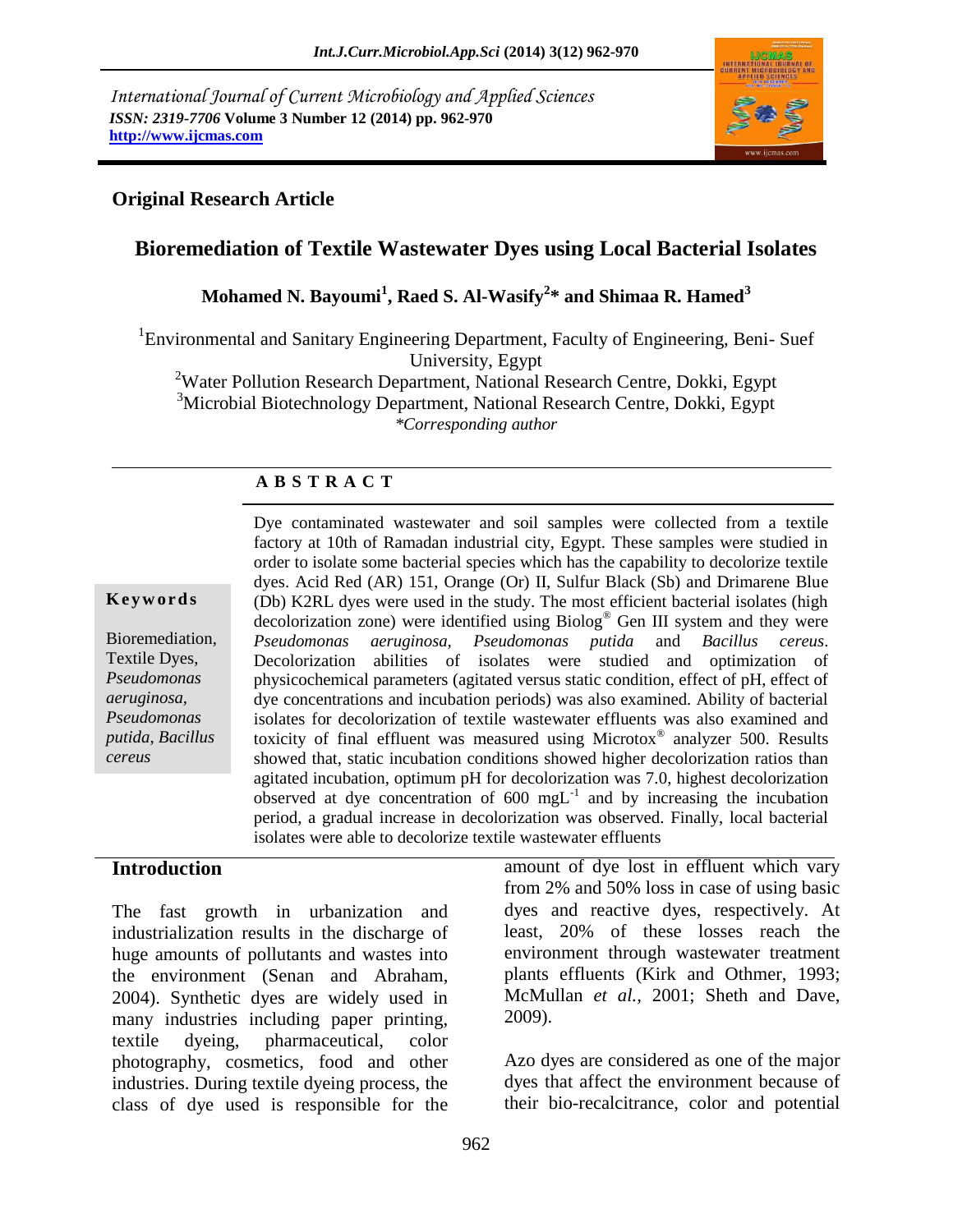toxicity to human and animals. The textile and dyeing effluents are characterized by high COD, BOD, color, pH and presence of metals. As a result, it is not easy to treat these effluents using the common physicochemical treatment methods. In addition, these physicochemical treatment methods have some limitations such as production of large amounts of sludge, expensive and emission of toxic substances (Johnson, 1978; Levine, 1991; Senan and Abraham, 2004). Also, azo dyes can contaminate drinking water supplies and enzymatically degraded inside the human digestive system and producing carcinogenic substances (Kirk and Othmer, 1993; Sheth and Dave, 2009).

There are three main treatment methods that used for dyes effluent treatment which are chemical, physical and biological.The chemical and physical methods include flocculation, coagulation, adsorption, incineration, irradiation and ultra-filtration. These chemical and physical methods have disadvantages such as requirement of high capital costs and difficulty in handling (Papic´ *et al.,* 2000; Chakraborty *et al.,* 2003; Georgiou *et al.,* 2003; Patil *et al.,* 2008).

The biological treatment methods which depend on the ability of microorganisms to decolorize dyes have received much attention (Verma and Madamwar, 2003; Moosvi *et al.,* 2005). Previous studies showed the ability of a wide range of microorganisms such as bacteria and white rot fungi to decolorize dyes (Asgher *et al.,* 2006; Dave and Dave, 2009).

The main aim of the present study is the isolation and identification of some bacterial species (from naturally dye contaminated wastewater and soil samples) which have the ability to decolorize and degrade

(bioremediation) some azo dyes used in textile industry. In addition, optimization of bacterial isolates was carried out for maximum bioremediation ability.

# **Materials and Methods**

# **Samples and sampling**

Wastewater samples (*n*=10) from textile industry effluent and soil samples (*n*=10) naturally contaminated with dyes were collected from textile factory at 10th of Ramadan industrial city, Egypt. All samples were collected in sterile 1L polypropylene bottles, kept at  $4^{\circ}$ C and transferred to laboratory during 24h.

## **Dyes and media**

Four different dyes were used for studying bioremediation process including Acid Red (AR) 151, Orange (Or) II, Sulfur Black (Sb) and Drimarene Blue (Db) K2RL which used by the textile factory. Nutrient broth and agar media were used for isolation and preservation of bacterial isolates. All chemicals and media used in the study were purchased from Sigma chemicals Co. (St. Louis, USA).

## **Isolation of decolorizing bacteria**

Separately, 1 mL of each wastewater sample and 1.0 g of each soil sample was inoculated in 100 ml sterile distilled water in 250 mL Erlenmeyer flask. Inoculated flasks were incubated in shaker incubator at 120 rpm and 35°C for 24h. The obtained suspensions were diluted 10 times with sterile saline solution and 0.1 mL of each dilution was streaked on four nutrient agar plates, each plate containing 300 ppm of single studied dye and incubated at 35°C for 24h and decolorization zones were measured after incubation period. Colony showing the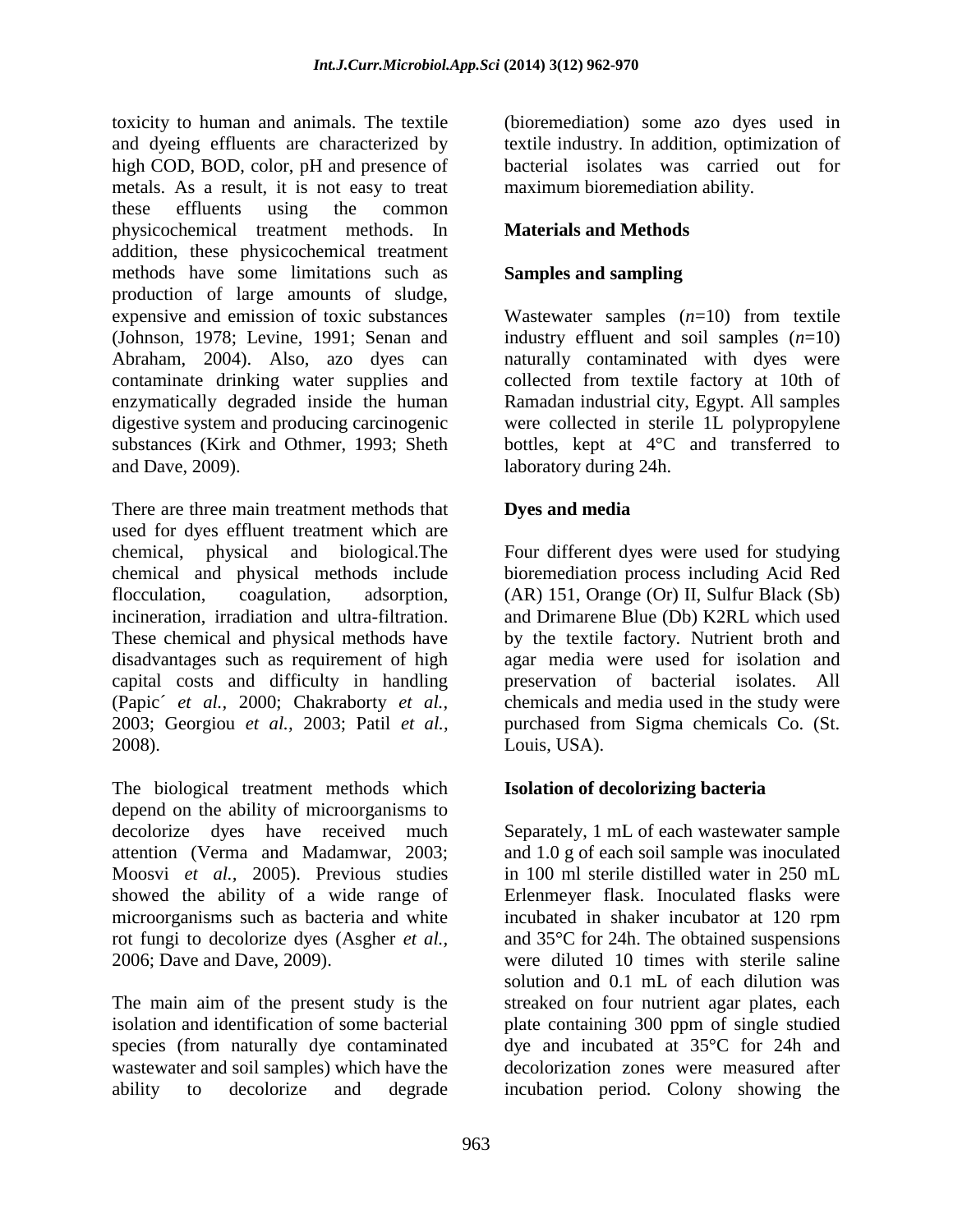largest decolorization zone in each plate was picked up and preserved on nutrient agar slants for further studies.

#### **Identification of decolorizing bacteria**

The picked up bacterial isolates were identified using Biolog Gen III (Biolog® Inc., USA) identification system.

#### **Inoculums preparation**

A cell suspension  $({\sim 107 \text{ cfu mL}^{-1}})$  from each preserved slant was inoculated in nutrient broth (NB) containing 300 ppm of each dye separately and incubated at 35°C. On 90–95% decolorization of the added dye, 20% (v/v) actively growing culture was used as inoculum for next cycle. The culture suspension in the decolorized broth was standardized. The cells were harvested by centrifugation at 6,000g for 25 min (REMI C-24 centrifuge) and the inoculums were standardized with respect to optical density of 0.8 at 660 nm, using UV-Visible spectrophotometer (UV 2100, Shimadzu, Japan).

## **Decolorization study and quantification**

For the decolorization study, 10 mL of the uninoculated and inoculated broths were centrifuged at 10,000 rpm for 15 min and the supernatants were checked for decolorization at 520 nm. Dye concentration of the decolorized broth was quantified by comparing its absorbance with the absorbance of known concentrations (initial absorbance) of studied dyes (Acid Red (AR) 151, Orange (Or) II, Sulfur Black (Sb) and Drimarene Blue (Db) K2RL) and this was used to calculate the dye removal rate (mg  $L^{-1}$  h<sup>-1</sup>) and expressed as percentage of decolorization (Kumar *et al.,* 1997; Chen *et al.,* 1999). Percent of decolorization was calculated as:

Decolorization (%) = 
$$
\frac{I-F}{I} \quad X 100
$$

Where  $I = initial$  absorbance and  $F =$ absorbance of decolorized medium.

#### **Optimization of physicochemical parameters**

The influence of agitated versus static condition (120 rpm), effect of different pH values (5-10), effect of different dye concentrations  $(100-1000 \text{ mgL}^{-1})$ ) and incubation periods (1-36 h) were studied in terms of decolorization of dye using the spectrophotometer. If otherwise mentioned, experiments were performed using 20% (v/v) actively growing cultures as inocula containing  $107 \text{ cfum}$ L<sup>-1</sup>, 300 ppm dye concentration, and 7.0  $\pm$  0.2 pH, at 35°C under static condition. All the experiments were performed in triplicates.

#### **Decolorization of textile wastewater effluent**

Wastewater samples were collected from a textile factory at 10th of Ramadan industrial city, Egypt. Samples were collected from production line, where each of studied dyes were used in dying processes. Collected wastewater samples were first filtered twice using membrane filtration technique (pore size  $0.45 \mu m$ , Whatman<sup>®</sup>) for removing debris and microorganisms from the samples. Dye concentrations were quantified by comparing it with the color development of known concentrations of studied dyes. COD (chemical oxygen demand) and pH were measured by standard procedure (APHA, 2005). Each 200 mL of these effluents were inoculated with  $20\%$  (v/v) developed active bacterial culture, in 500 mL Erlenmeyer flasks then incubated at 35°C for decolorization study.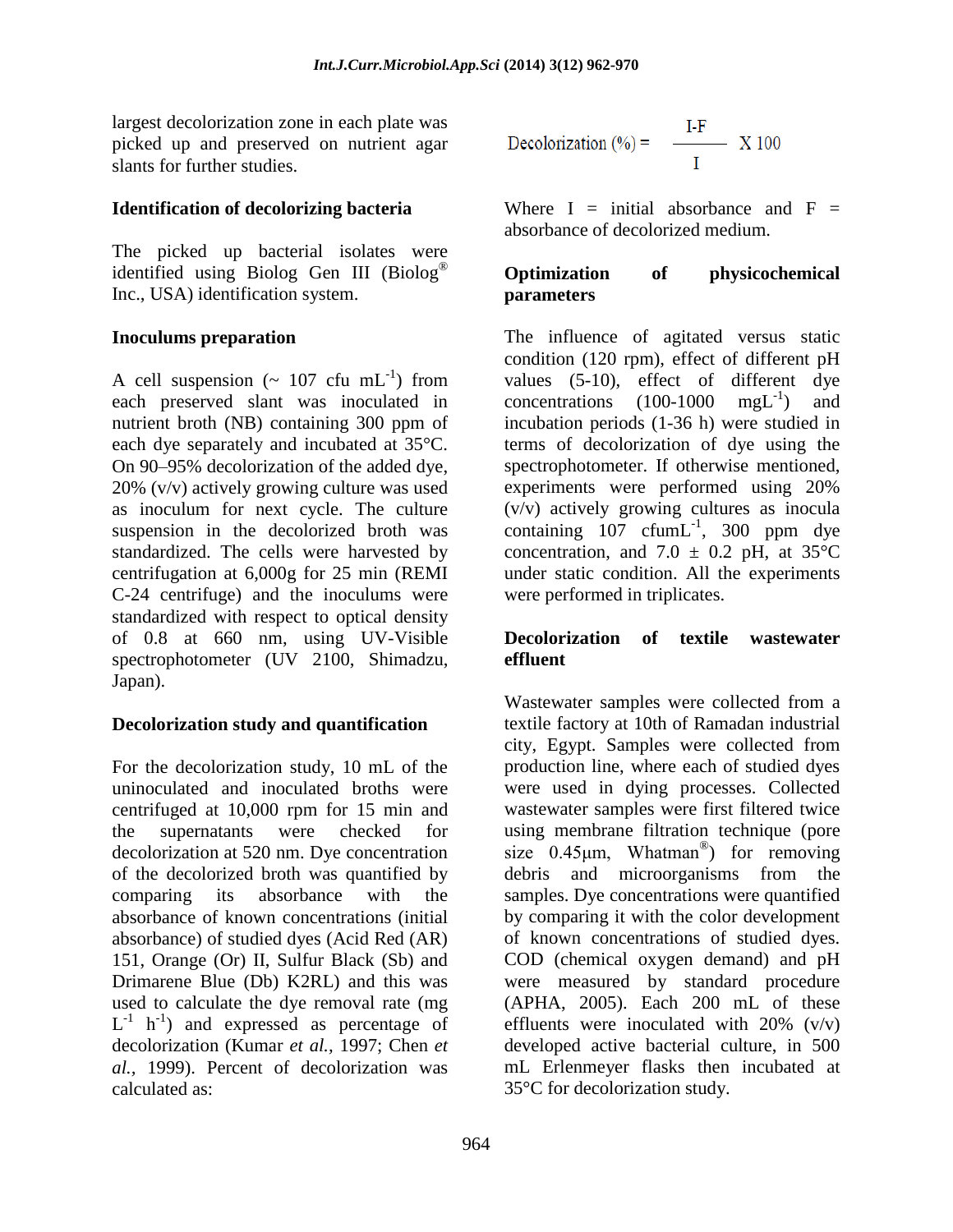## **Toxicity assay**

The bioremediated (decolorized/ biodegraded) products were tested for their toxic effect using Microtox® analyzer model 500 (Strategic Diagnostics Inc., USA).

#### **Results and Discussion**

## **Screening and identification**

Eight bacterial isolates were isolated from wastewater samples (4 isolates) and soil samples (4 isolates) which showed higher decolorization zones. All eight isolates were resistant to 300 ppm of studied dyes (Acid Red (AR) 151, Orange (Or) II, Sulfur Black (Sb) and Drimarene Blue (Db) K2RL) indicating that these isolates are naturally adapted as they were from dye-contaminated samples.

Similar results were reported by Khehra *et al.,* (2005) and Sheth and Dave, (2009). The eight isolates were identified using Biolog Gen III system (Biolog® Inc., USA) and they were found *Pseudomonas aeruginosa*  (4 isolates), *Pseudomonas putida* (2 isolates) and *Bacillus cereus* (2 isolates). Some previous studies reported the ability of *Ps. aeruginosa* (Sheth and Dave, 2009), *Ps. putida* (Mansour *et al.,* 2013) and *B. cereus*  (Liao *et al.,* 2013) for decolorization of textile dyes.

#### **Influence of agitated versus static condition**

The actively growing inocula of *Ps. aeruginosa*, *Ps. putida* and *B. cereus*  required only 5-6 h for 90-94% decolorization of 300 ppm of Acid Red (AR) 151, Orange (Or) II, Sulfur Black (Sb) and Drimarene Blue (Db) K2RL dyes under static condition. The agitation incubation conditions of flasks showed no considerable

decolorization of dyes, suggesting that better dyes decolorization was occurred under facultative anaerobic conditions, which may be due to the presence of azo reductase (Sandhya *et al.,* 2008). Chang and Lin (2000) have that azo reductase is inhibited primarily by the presence of oxygen due to competition in the oxidation of reduced electron carriers with either oxygen or azo groups receptor.

# **Effect of different pH values**

pH concentration showed deep effects on the different biological activities of studied bacterial species. The optimum pH for dyes decolorization ranged between 6.5 and 7.5 as the decolorization process was achieved in less than 7 h. The maximum decolorization was occurred at pH 7.0 (Figure 1).

The same results were reported by Bhatt *et al.,* (2005) as they have found that optimum decolorization rate of diazo-dye Reactive Blue 172 by *Pseudomonas aeruginosa*  NBAR12 was observed at pH 7.0.

Similarly, Tripathi and Srivastava (2011) reported that maximum decolorization of Acid Orange 10 azo dye was observed at pH 7.0 by using both *Pseudomonas putida* and *Bacillus cereus*.

## **Effect of different incubation periods**

The effect of incubation period (1-36 h) on decolorization of studied dyes by using *Ps. aeruginosa*, *Ps. putida* and *B. cereus* was investigated. Figure (2) showed that there was a gradual increase in decolorization rate of the four studied dyes by increasing the incubation period. This may be attributed to the active growth of used cultures in the study (Sheth and Dave, 2009; Alalewi, and Jiang, 2012).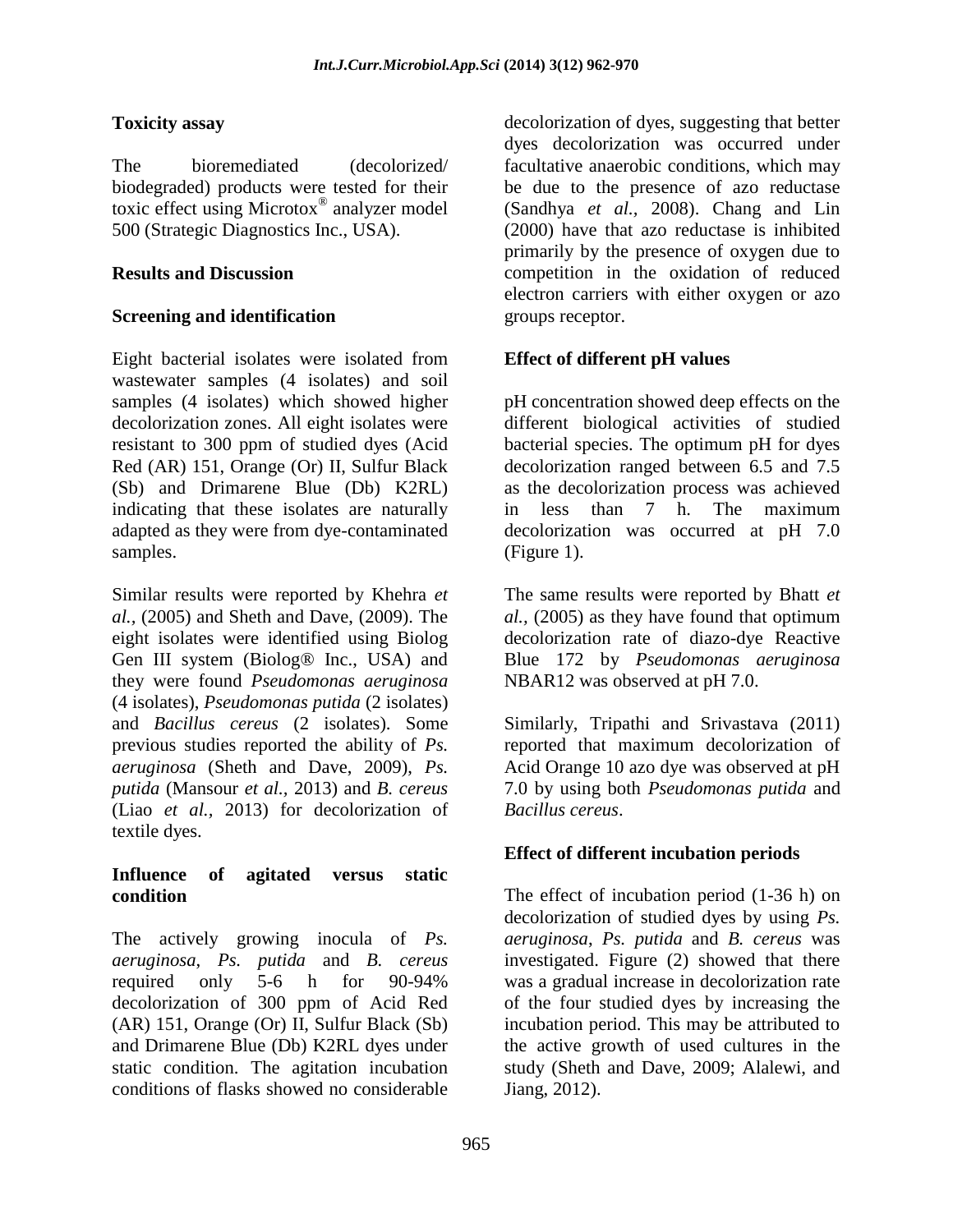



966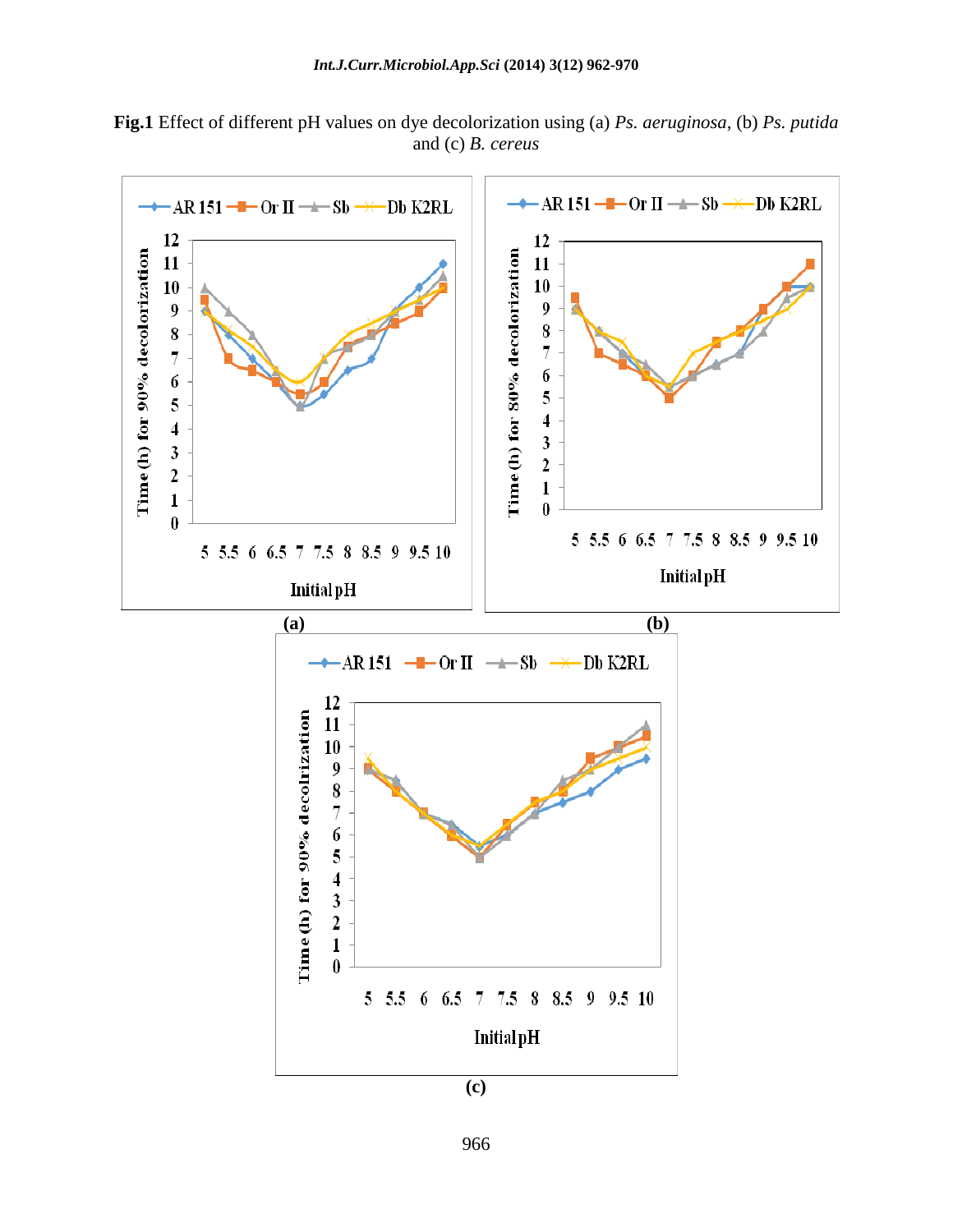

**Fig.2** Effect of different incubation periods on dye decolorization using (a) *Ps. aeruginosa*, (b) *Ps. putida* and (c) *B. cereus*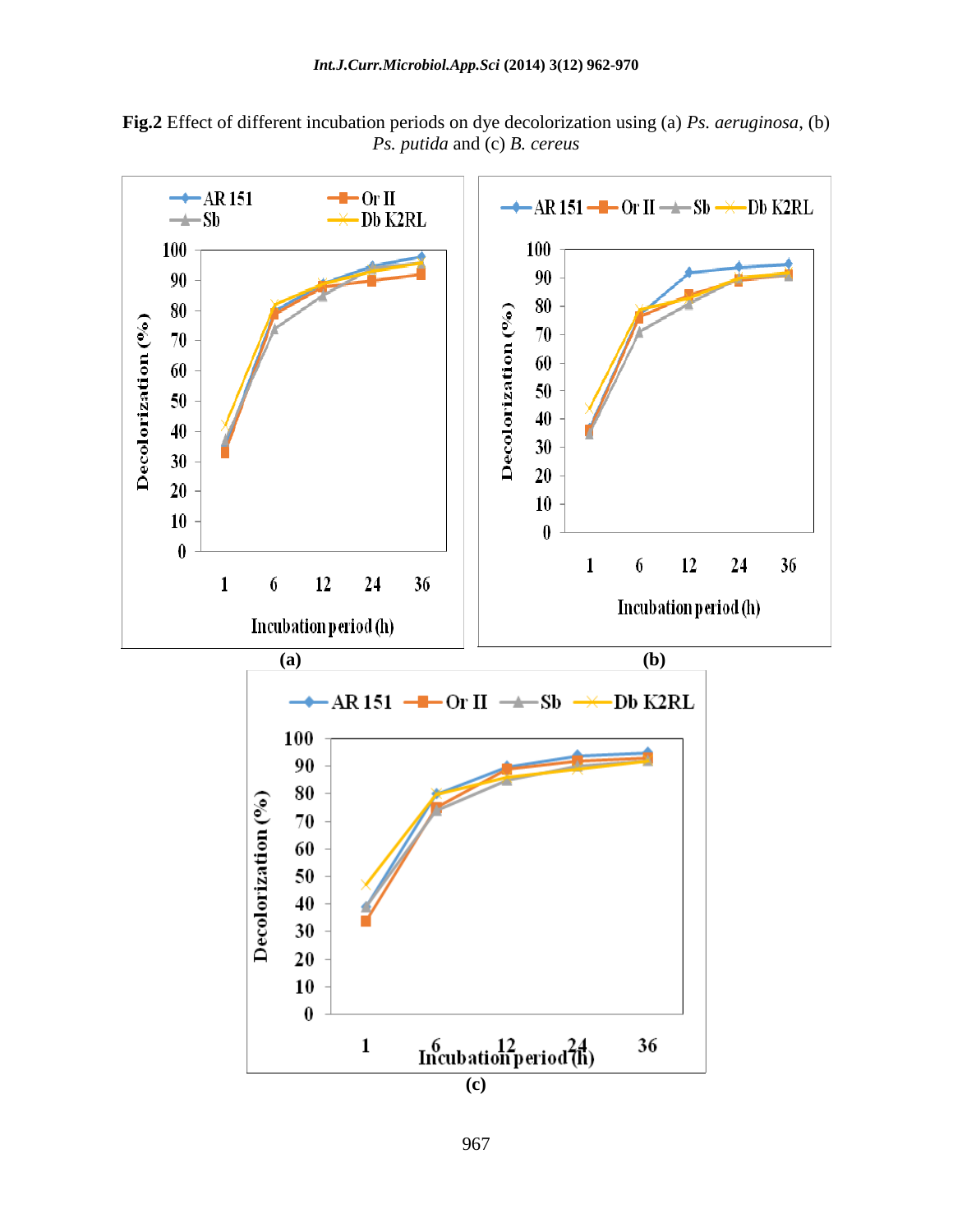**Fig.3** Effect of different dye concentrations on dye decolorization using (a) *Ps. aeruginosa*, (b) *Ps. putida* and (c) *B. cereus*



#### **Effect of different concentrations of dyes**

The influence of dye concentration (100- 1000 mg  $L^{-1}$ ) on the decolorization ability of *Ps. aeruginosa*, *Ps. putida* and *B. cereus*  was investigated (Figure 3). The obtained results showed that the required time for dyes decolorization was directly proportional to the dye concentration. The

maximum decolorization rate was obtained at 600 mg  $L^{-1}$  dye concentration with 85.5, 89.0 and 90.2% decolorization for *Ps. aeruginosa*, *Ps. putida* and *B. cereus*, respectively. A gradual inhibition of decolorization ability of used bacteria was observed at dye concentration of 800 mg  $L^{-1}$ and above. Similar results were reported by Sheth and Dave (2009) for *Ps. aeruginosa*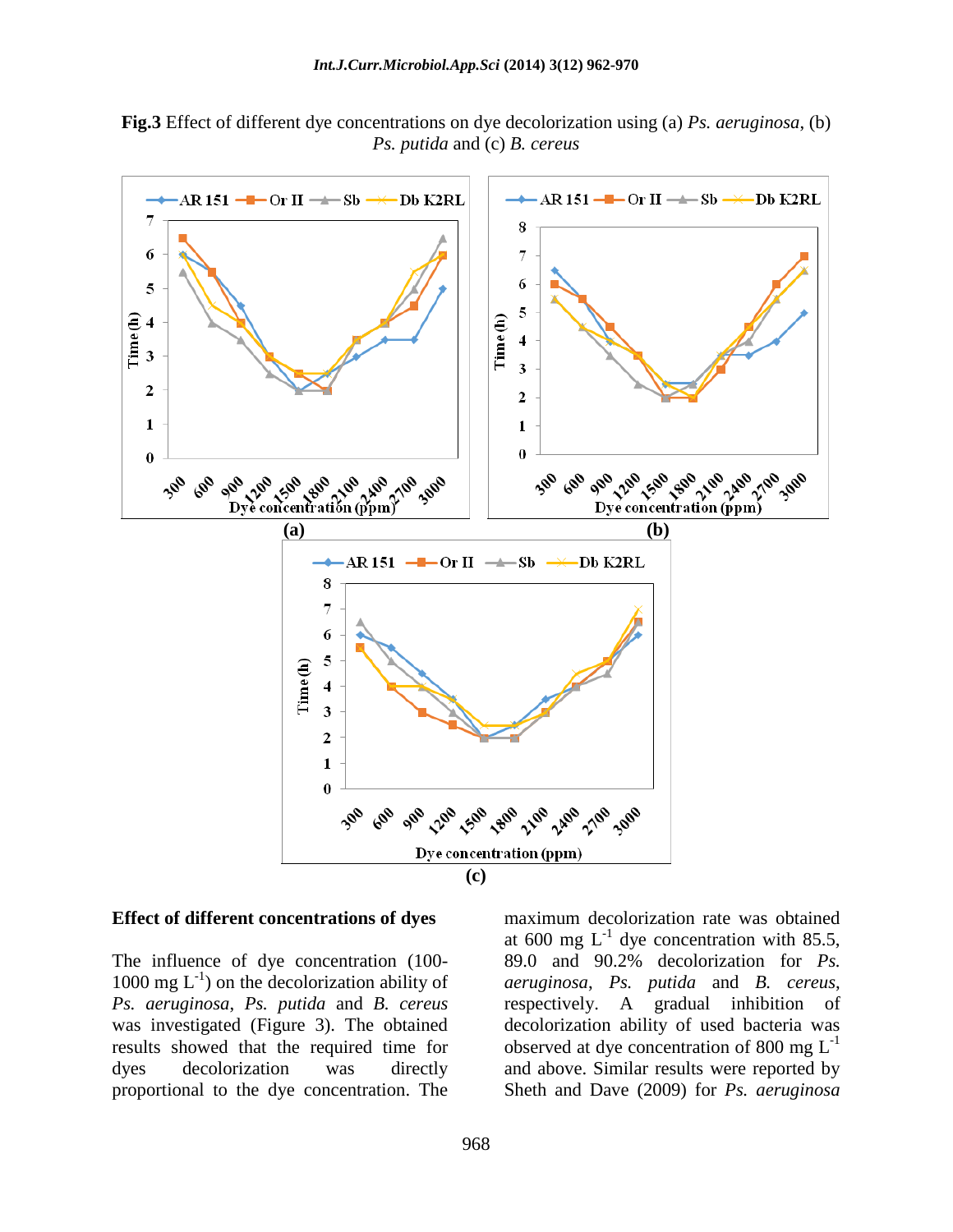and by Tripathi and Srivastava (2011) for both *Ps. putida* and *B. cereus*.

#### **Decolorization of textile wastewater effluents**

The present study was carried out to develop a biological treatment process for textile wastewater effluents through studying the decolorization ability of some local bacterial isolates. Wastewater effluent from textile industry with 8000, 9500, 10000 and 8500 ppm of Acid Red (AR) 151, Orange (Or) II, Sulfur Black (Sb) and Drimarene Blue (Db) K2RL, respectively, showed 90, 86, 84 and 92% decolorization, respectively and 84, 88, 91 and 89% reduction in the COD, respectively during 48 h contact time.

## **Toxicity assay**

The toxicity of final products in flasks after finishing the bioremediation process (decolorized/degraded) of studied dyes using bacterial isolates were measured using Microtox<sup>®</sup> analyzer model 500 (Strategic Diagnostics Inc., USA). The Microtox<sup>®</sup> photometer measures the light levels emitted by naturally luminescent *Vibrio fischeri*before and after addition of the sample, and the reduction in light output is a measure of the toxicity of the sample. The obtained results showed that all treated samples were non-toxic. Similar reports by Mali *et al.,* (2000) for non-toxicity of biologically treated Brilliant green, Malachite green, Methylene blue, Fast green and Congo red dyes.

From the obtained results, it can be concluded that: Locally isolated strains *Ps. aeruginosa*, *Ps. putida* and *B. cereus*  showed high decolorization and degradation activities of textile dyes and wastewater effluents. Static incubation conditions showed higher decolorization ratios than agitated incubation. Optimum pH for maximum biodegradation was 7.0. Time required for decolorization of studied dyes was directly proportional to the concentration of dye. Highest decolorization observed at dye concentration of 600 mg  $L^{-1}$ . By increasing the incubation period, a gradual increase in decolorization was observed. Locally isolates were able to decolorize textile wastewater effluents with non-toxic final effluent.

# **References**

- Alalewi, A.; Jiang, C. (2012). Bacterial Influence on Textile Wastewater Decolorization. *J. Environ. Prot.*, 3: 889-901.
- APHA (2005). American Public Health Association, Standard Methods for the Examination of Water and Wastewater, 21st edn., Washington, D.C.
- Asgher, M.; Shah, S.A.H.; Ali, M.; Legge, R.L. (2006). Decolorization of some reactive textile dyes by white rot fungi isolated in Pakistan. *World J. Microbiol. Biotechnol.,* 22: 89–93.
- Ben Mansour, H.; Ridha, M.; Kamel, G.; Leila, C. (2011). Decolorization of Textile Wastewater by Pseudomonas putida*: Toxicity Assessment.* Environ. Eng. Sci*., 28(7): 489-495.*
- Chang, J.S.; Lin, Y.C. (2000). Fed-batch bioreactor strategies for microbial decolorization of azo dye using a *Pseudomonas luteola*strain. *Biotechnol. Progress,* 16: 979–985.
- Chen, K.C.; Huang, W.T.; Wu, J.Y.; Houng, J.Y. (1999). Microbial decolorization of azo dyes by *Proteus mirabilis*. *J. Ind. Microbiol. Biotechnol.,* 23(1): 686–690.
- Clarke, G.M. (1994). Statistics and experimental design—an introduction for biologists and biochemists, 3rd